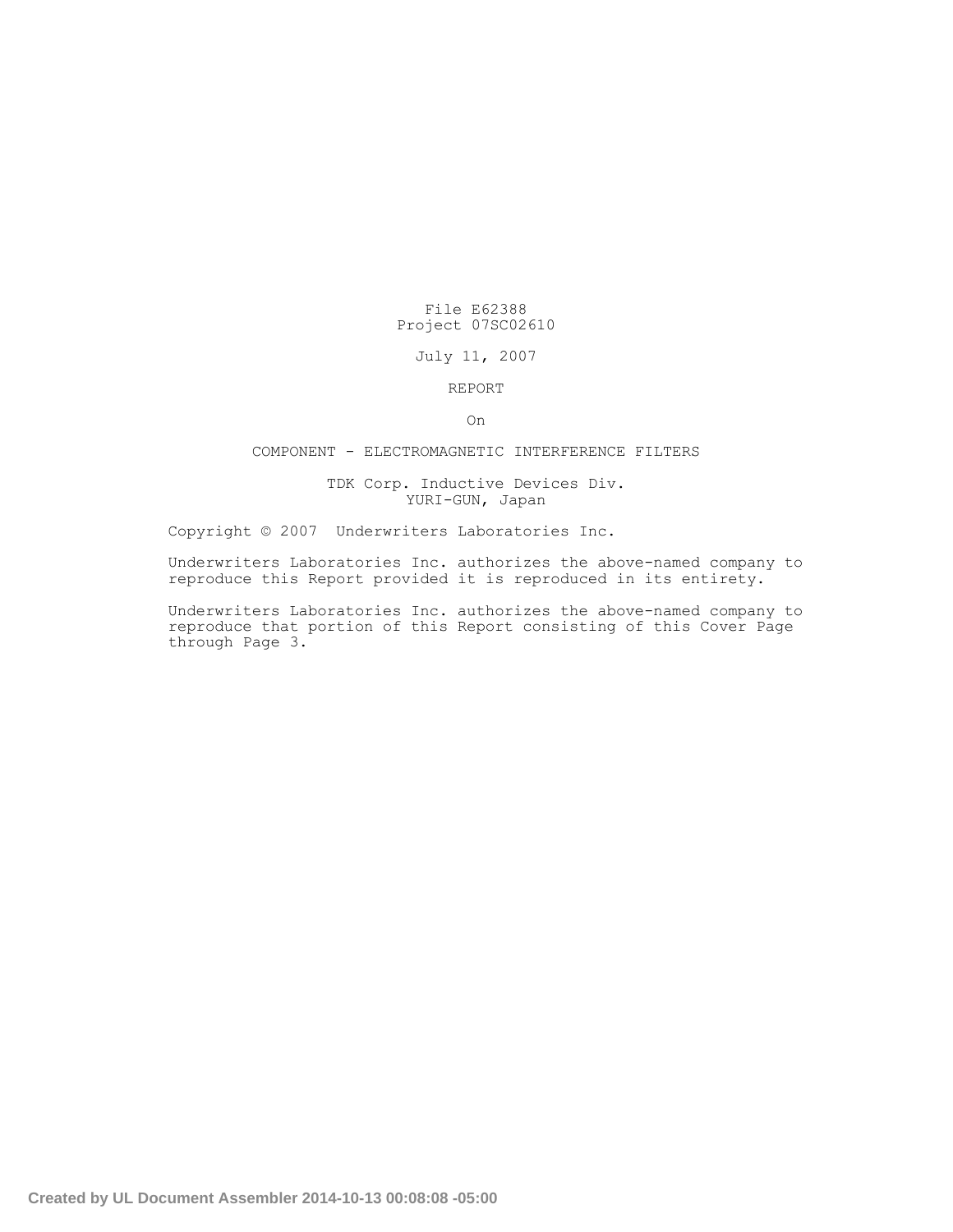| File E62388 | Vol. 13 Sec. 1 |            | Page 1 | Issued: 2007-07-11 |
|-------------|----------------|------------|--------|--------------------|
|             |                | and Report |        |                    |

DESCRIPTION

PRODUCT COVERED:

USR Component - Electromagnetic Interference Appliance Filters,

Model RSEN-2003, RSEN-2006, RSEN-2010, RSEN-2016, RSEN-2020, RSEN-2030, RSEN-2040, RSEN-2050, RSEN-2060.

Model RSEN-2003L, RSEN-2006L, RSEN-2010L, RSEN-2016L, RSEN-2020L, RSEN-2030L, RSEN-2040L, RSEN-2050L, RSEN-2060L.

Model RSAN-2003, RSAN-2006, RSAN-2010, RSAN-2016, RSAN-2020, RSAN-2030, RSAN-2040, RSAN-2050, RSAN-2060.

Model RSAN-2003L, RSAN-2006L, RSAN-2010L, RSAN-2016L, RSAN-2020L, RSAN-2030L, RSAN-2040L, RSAN-2050L, RSAN-2060L.

|                   | Volts            | Current | Frequency. |              | Maximum      |
|-------------------|------------------|---------|------------|--------------|--------------|
| Catalog. No.      | $(V \text{ ac})$ | (A)     | (Hz)       | Phase        | Ambient (°C) |
| <b>RSEN-2003</b>  | 250              | 3       | 50/60      |              | 55           |
| RSEN-2003L        |                  |         |            |              |              |
| <b>RSEN-2006</b>  | 250              | 6       | 50/60      | 1            | 55           |
| <b>RSEN-2006L</b> |                  |         |            |              |              |
| <b>RSEN-2010</b>  | 250              | 10      | 50/60      | $\mathbf{1}$ | 55           |
| RSEN-2010L        |                  |         |            |              |              |
| <b>RSEN-2016</b>  | 250              | 16      | 50/60      | 1            | 55           |
| RSEN-2016L        |                  |         |            |              |              |
| RSEN-2020         | 250              | 20      | 50/60      | 1            | 55           |
| RSEN-2020L        |                  |         |            |              |              |
| <b>RSEN-2030</b>  | 250              | 30      | 50/60      | $\mathbf{1}$ | 55           |
| <b>RSEN-2030L</b> |                  |         |            |              |              |
| RSEN-2040         | 250              | 40      | 50/60      | $\mathbf{1}$ | 55           |
| RSEN-2040L        |                  |         |            |              |              |
| <b>RSEN-2050</b>  | 250              | 50      | 50/60      | 1            | 55           |
| RSEN-2050L        |                  |         |            |              |              |
| RSEN-2060         | 250              | 60      | 50/60      | $\mathbf{1}$ | 55           |
| <b>RSEN-2060L</b> |                  |         |            |              |              |

ELECTRICAL RATINGS: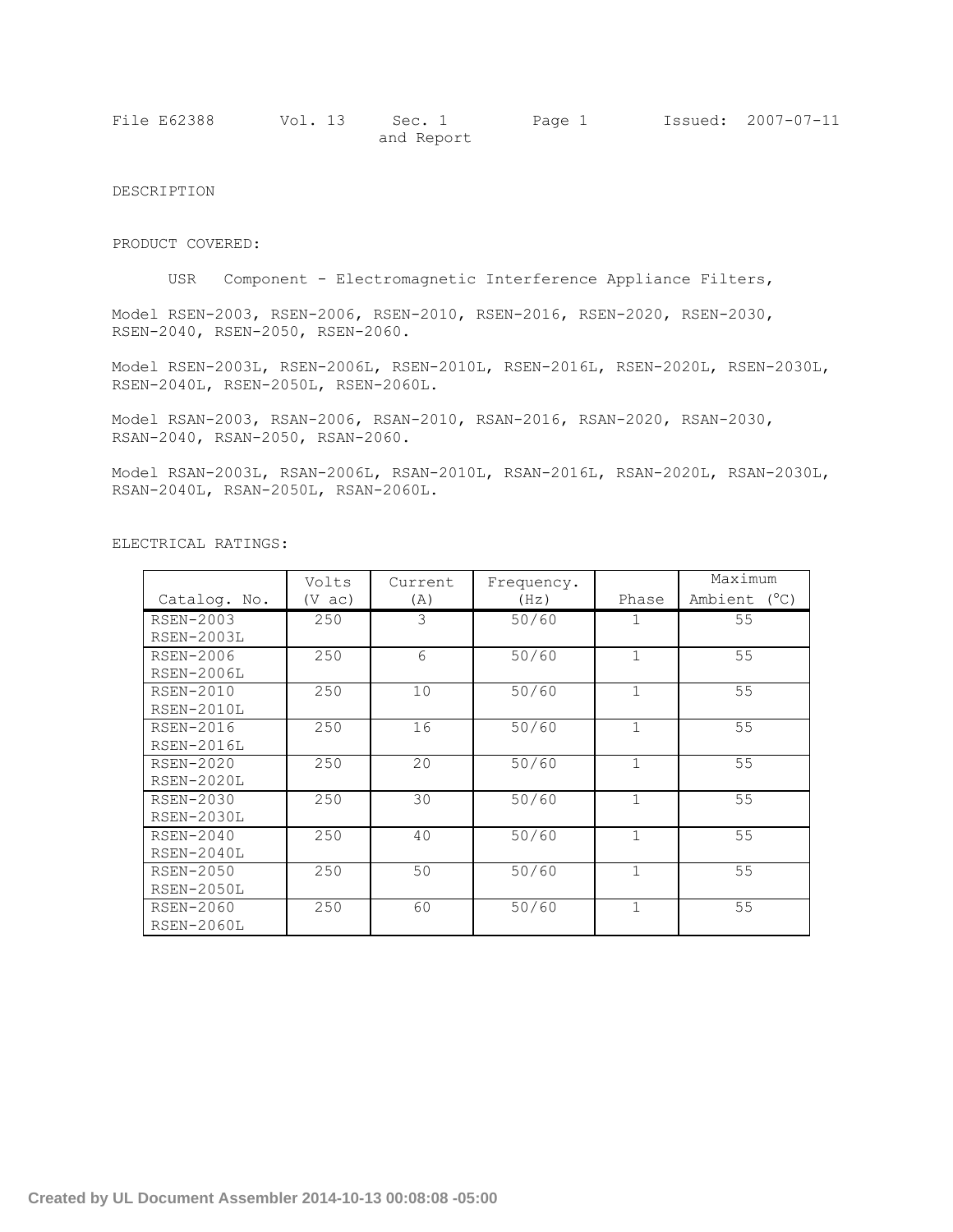| File E62388 | Vol. 13 | Sec. 1     | Page 2 | Issued: 2007-07-11  |
|-------------|---------|------------|--------|---------------------|
|             |         | and Report |        | Revised: 2009-02-09 |

|                   | Volts            | Current | Frequency. |              | Maximum      |  |
|-------------------|------------------|---------|------------|--------------|--------------|--|
| Catalog. No.      | $(V \text{ ac})$ | (A)     | (Hz)       | Phase        | Ambient (°C) |  |
| RSAN-2003         | 250              | 3       | 50/60      | 1            | 55           |  |
| <b>RSAN-2003L</b> |                  |         |            |              |              |  |
| RSAN-2006         | 250              | 6       | 50/60      | $\mathbf{1}$ | 55           |  |
| <b>RSAN-2006L</b> |                  |         |            |              |              |  |
| RSAN-2010         | 250              | 10      | 50/60      | $\mathbf{1}$ | 55           |  |
| RSAN-2010L        |                  |         |            |              |              |  |
| RSAN-2016         | 250              | 16      | 50/60      | $\mathbf 1$  | 55           |  |
| RSAN-2016L        |                  |         |            |              |              |  |
| RSAN-2020         | 250              | 20      | 50/60      | $\mathbf{1}$ | 55           |  |
| RSAN-2020L        |                  |         |            |              |              |  |
| RSAN-2030         | 250              | 30      | 50/60      | $\mathbf{1}$ | 55           |  |
| $RSAN-2030L$      |                  |         |            |              |              |  |
| RSAN-2040         | 250              | 40      | 50/60      | $\mathbf 1$  | 55           |  |
| RSAN-2040L        |                  |         |            |              |              |  |
| RSAN-2050         | 250              | 50      | 50/60      | $\mathbf{1}$ | 55           |  |
| RSAN-2050L        |                  |         |            |              |              |  |
| RSAN-2060         | 250              | 60      | 50/60      | $\mathbf{1}$ | 55           |  |
| <b>RSAN-2060L</b> |                  |         |            |              |              |  |

ELECTRICAL RATINGS(CONT.):

TECHNICAL CONSIDERATIONS (NOT FOR FIELD REPRESENTATIVE'S USE):

For use only in complete equipment where the acceptability of the combination is determined by Underwriters Laboratories Inc. The following are among the features which should be judged during the investigation of the equipment in which this filter is used:

Models have been judged on the basis of the spacing requirements in the Standard for Electromagnetic Interference Filters (UL 1283 Fifth Edition) which would cover the component itself if submitted for unrestricted Listing.

\*USR - Indicates investigation to the Standard for Electromagnetic Interference Filters, UL 1283, Fifth Edition, **latest revision** dated **July 31, 2007.**